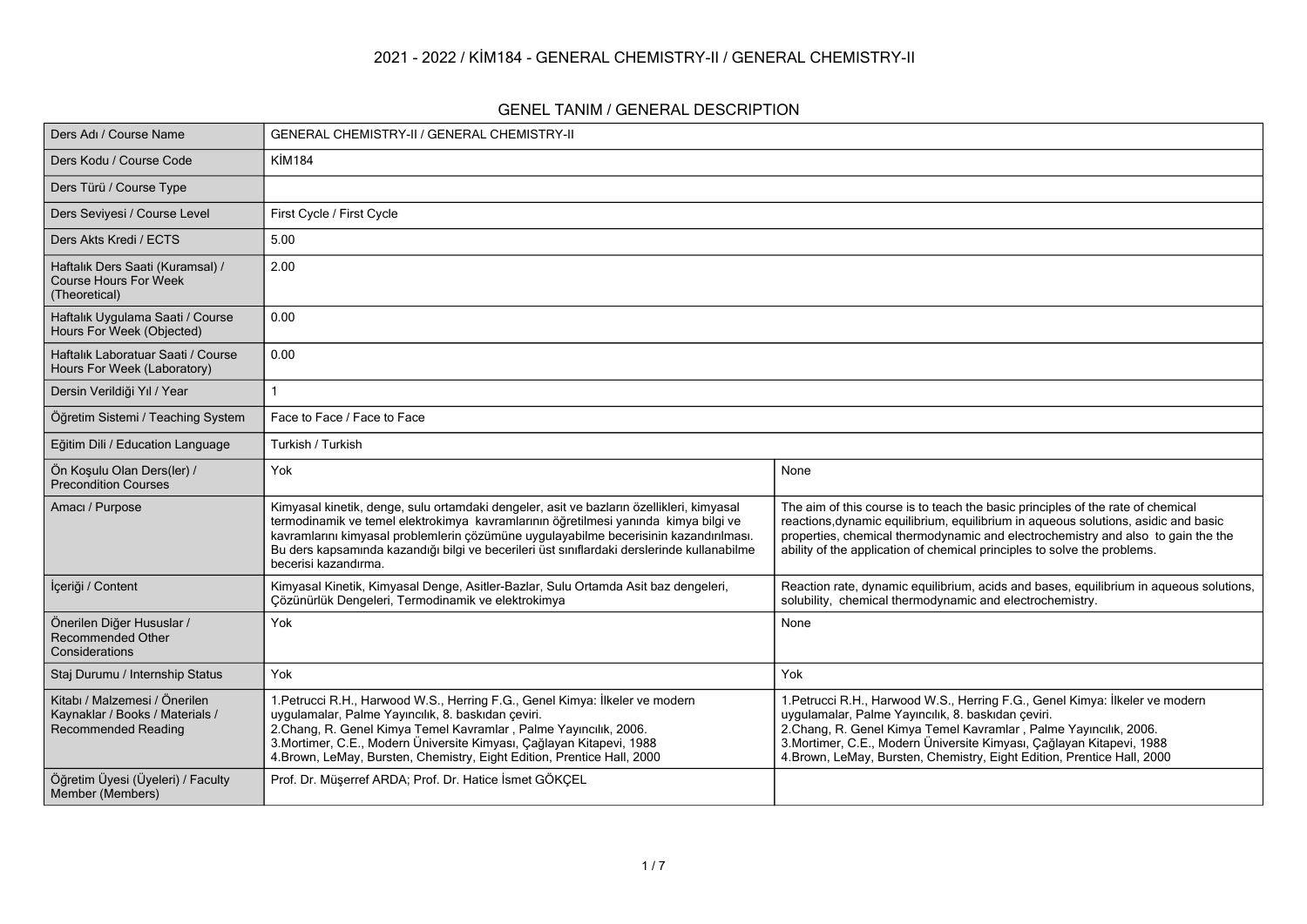## **ÖĞRENME ÇIKTILARI / LEARNING OUTCOMES**

|   | Kimyasal tepkimelerin temel kavram ve prensiplerini anlayabilme.                                                                         | Be able to understand the basic concepts and principles of chemical reactions                                                                    |
|---|------------------------------------------------------------------------------------------------------------------------------------------|--------------------------------------------------------------------------------------------------------------------------------------------------|
|   | Kimyasal tepkilere yönelik problemleri çözebilme ve tek başına yada grup ile birlikte deneysel çalışma<br>yapabilme becerisi kazanabilme | Be able to solve problems of chemical reactions using mathematical tools. Be able to design a<br>experimental system by alone or within a group. |
|   | Genel kimya dersinden kazandığı bilgileri kullanabilme ve deneysel sonuçlara yorum yapabilme<br>becerisini kazanma                       | Be able to understand and use the basic principles of general chemistry and gain an ability to<br>evaluate experimental data                     |
|   | Kimyanın günlük hayattaki uygulamalarını öğrenebilme                                                                                     | Be able to learn the application of chemistry on daily life                                                                                      |
|   | Teknolojik gelişmeler sonucunda ortaya çıkan yeni kimyasal olayları ve özelliklerini kavrayabilme                                        | Be able to understand the new chemical reactions and new properties of substances due to the<br>development of technology.                       |
| b | Kimya bilgilerini, biyokimyada kullanabilme ve uygulayabilme                                                                             | Be able to use and applicate of chemical gains to the biochemistry.                                                                              |

**HAFTALIK DERS İÇERİĞİ / DETAILED COURSE OUTLINE**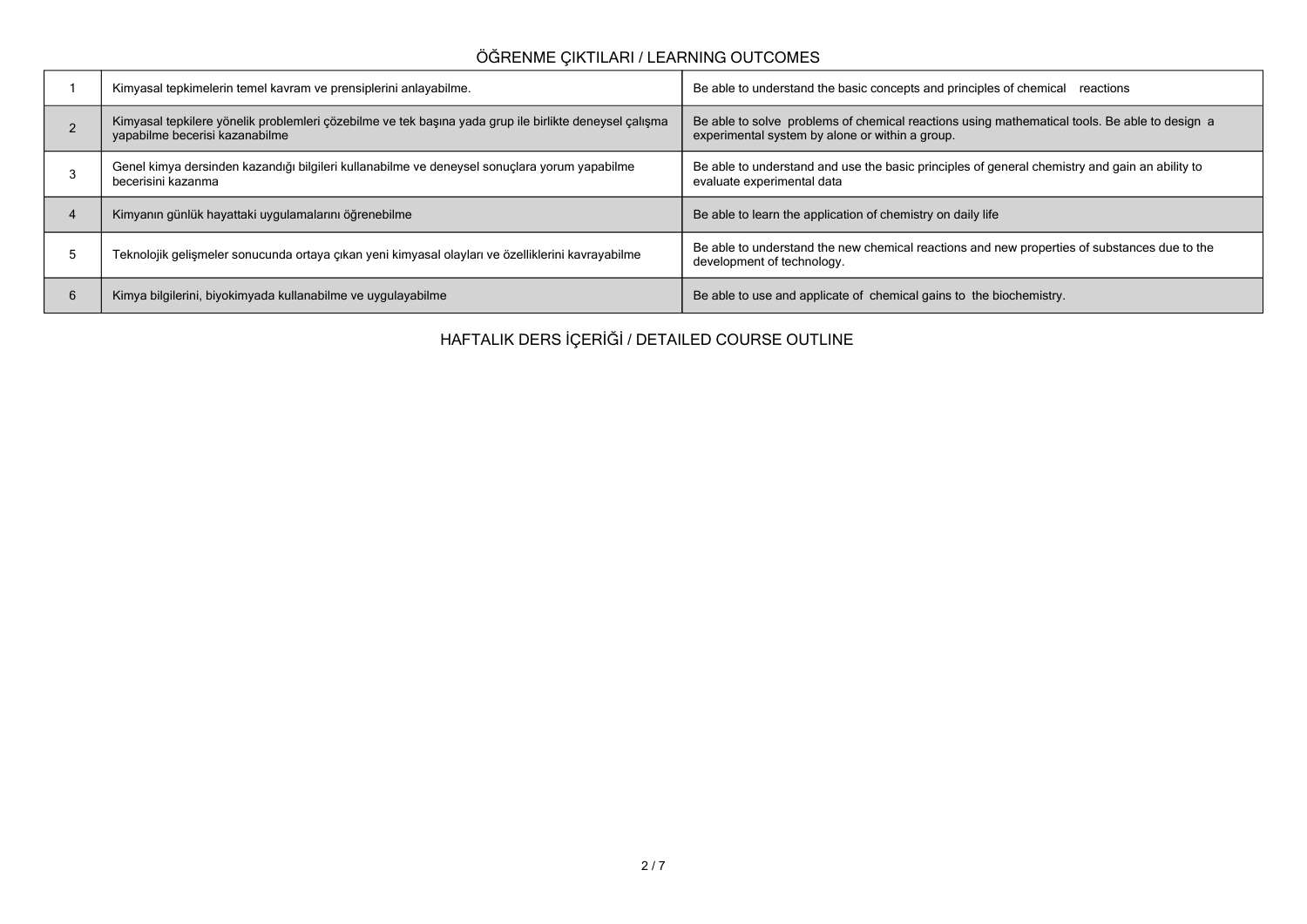| Hafta / Week   |                                                                                    |          |     |                                                                |                           |
|----------------|------------------------------------------------------------------------------------|----------|-----|----------------------------------------------------------------|---------------------------|
|                | Teorik Dersler / Theoretical                                                       | Uygulama | Lab | Öğretim Yöntem ve<br>Teknikleri/Teaching Methods               | Ön Hazırlık / Preliminary |
|                |                                                                                    |          |     | Techniques                                                     |                           |
| $\mathbf 1$    | Kimyasal Kinetik, Tepkime Hızları, Derişimler ve Tepkime Hızları                   |          |     |                                                                |                           |
|                | The Rate of a Chemical Reaction,                                                   |          |     |                                                                |                           |
|                | <b>Teorik Dersler / Theoretical</b>                                                | Uygulama | Lab | Öğretim Yöntem ve<br>Teknikleri/Teaching Methods<br>Techniques | Ön Hazırlık / Preliminary |
| $\overline{2}$ | Tepkime Mekanizmaları, Hız eşitliği ve Sıcaklık, Katalizörler ve<br>problem çözümü |          |     |                                                                |                           |
|                | The Effect of Concentration, Temparature and catalysis on Reaction<br>Rates        |          |     |                                                                |                           |
|                | Teorik Dersler / Theoretical                                                       | Uygulama | Lab | Öğretim Yöntem ve<br>Teknikleri/Teaching Methods<br>Techniques | Ön Hazırlık / Preliminary |
| 3              | Tersinir Tepkimeler ve Kimyasal denge                                              |          |     |                                                                |                           |
|                | Reversible reaction and dynamic equilibrium                                        |          |     |                                                                |                           |
|                | Teorik Dersler / Theoretical                                                       | Uygulama | Lab | Öğretim Yöntem ve<br>Teknikleri/Teaching Methods<br>Techniques | Ön Hazırlık / Preliminary |
| $\overline{4}$ | Denge Sabitleri, Basınçlar cinsinden ifade edilen denge sabitleri                  |          |     |                                                                |                           |
|                | Equilibrium coeficient, Kc and Kp                                                  |          |     |                                                                |                           |
|                | Teorik Dersler / Theoretical                                                       | Uygulama | Lab | Öğretim Yöntem ve<br>Teknikleri/Teaching Methods<br>Techniques | Ön Hazırlık / Preliminary |
| 5              | Le-Chatelier İlkesi ve problem çözümü                                              |          |     |                                                                |                           |
|                | Le Châtelliers Principles                                                          |          |     |                                                                |                           |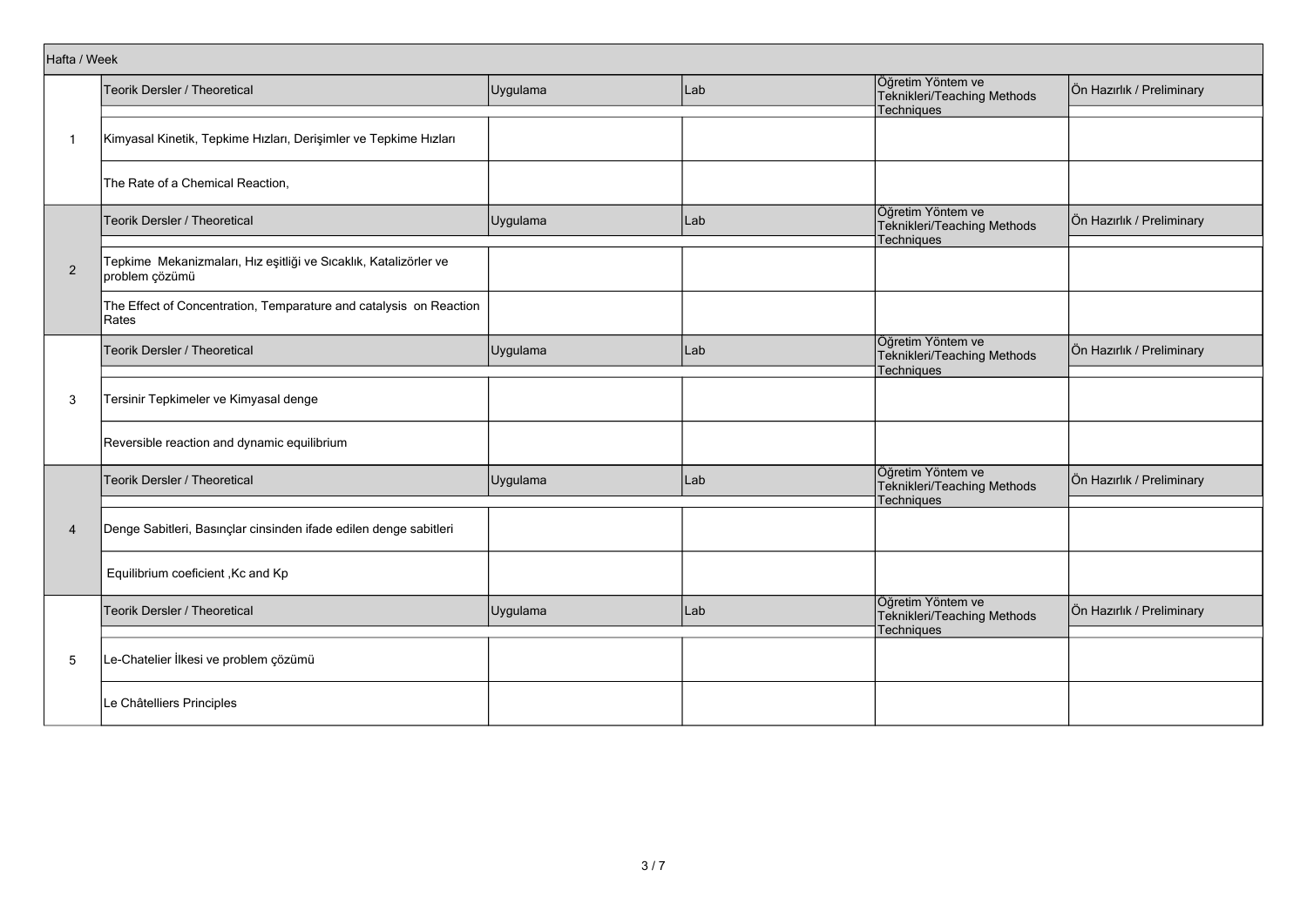|                | Teorik Dersler / Theoretical                                                           | Uygulama | Lab | Öğretim Yöntem ve<br>Teknikleri/Teaching Methods<br>Techniques | Ön Hazırlık / Preliminary |
|----------------|----------------------------------------------------------------------------------------|----------|-----|----------------------------------------------------------------|---------------------------|
| $\,6\,$        | Asit Baz Kavramları ve Tanımlamaları(Arrhenius, Lowry-Brönsted,<br>Lewis Asit-Bazları, |          |     |                                                                |                           |
|                | The properties of Acids and Bases                                                      |          |     |                                                                |                           |
|                | Teorik Dersler / Theoretical                                                           | Uygulama | Lab | Öğretim Yöntem ve<br>Teknikleri/Teaching Methods<br>Techniques | Ön Hazırlık / Preliminary |
| $\overline{7}$ | Hidroliz, Asitlik Kuvveti ve Molekül yapısı, Tampon çözeltiler                         |          |     |                                                                |                           |
|                | <b>Buffer solutions</b>                                                                |          |     |                                                                |                           |
|                | Teorik Dersler / Theoretical                                                           | Uygulama | Lab | Öğretim Yöntem ve<br>Teknikleri/Teaching Methods<br>Techniques | Ön Hazırlık / Preliminary |
| 8              | Arasınav                                                                               |          |     |                                                                |                           |
|                | Mid-term Exam                                                                          |          |     |                                                                |                           |
|                | Teorik Dersler / Theoretical                                                           | Uygulama | Lab | Öğretim Yöntem ve<br>Teknikleri/Teaching Methods<br>Techniques | Ön Hazırlık / Preliminary |
| 9              | Asit baz indikatörleri, nötralizasyon tepkimeleri ve titrasyonlar                      |          |     |                                                                |                           |
|                |                                                                                        |          |     |                                                                |                           |
|                | Acid-Base Indicators, Neutralization Reactions and Titration Curves,                   |          |     |                                                                |                           |
|                | Teorik Dersler / Theoretical                                                           | Uygulama | Lab | Öğretim Yöntem ve<br>Teknikleri/Teaching Methods               | Ön Hazırlık / Preliminary |
| 10             | Çökelme ve Çözünürlük Çarpımı, Çözünürlüğe Etki Eden Etmenler                          |          |     | Techniques                                                     |                           |
|                | The Solubility Product and Criteria for Precipitation and Its<br>Completeness,         |          |     |                                                                |                           |
|                | Teorik Dersler / Theoretical                                                           | Uygulama | Lab | Öğretim Yöntem ve<br>Teknikleri/Teaching Methods<br>Techniques | Ön Hazırlık / Preliminary |
| 11             | Kompleksleşme tepkimeleri                                                              |          |     |                                                                |                           |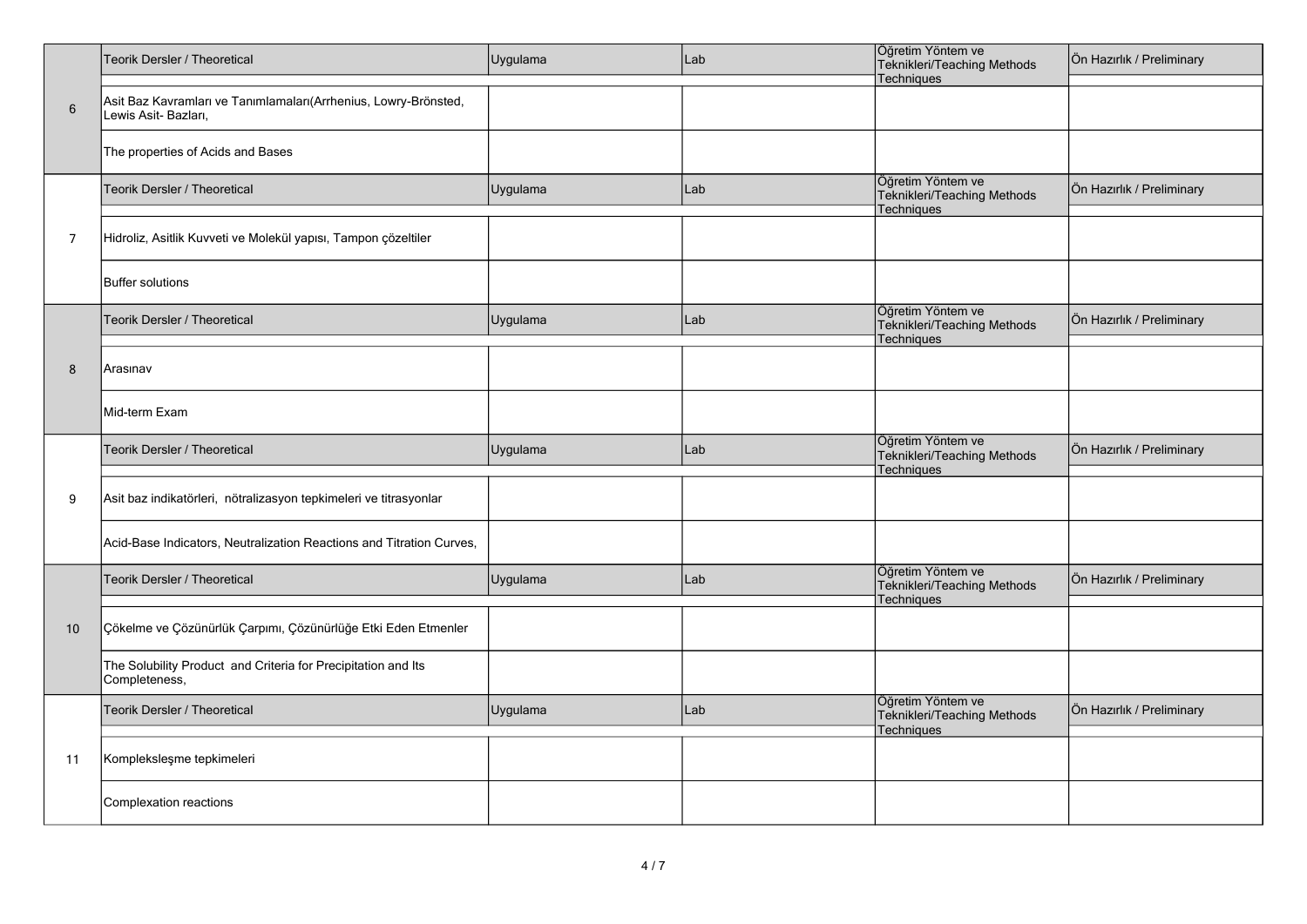|    | Teorik Dersler / Theoretical                                                 | Uygulama | Lab | Öğretim Yöntem ve<br>Teknikleri/Teaching Methods<br>Techniques        | Ön Hazırlık / Preliminary |
|----|------------------------------------------------------------------------------|----------|-----|-----------------------------------------------------------------------|---------------------------|
| 12 | Kimyasal termodinamik                                                        |          |     |                                                                       |                           |
|    | Chemical Thermodynamic                                                       |          |     |                                                                       |                           |
|    | Teorik Dersler / Theoretical                                                 | Uygulama | Lab | Öğretim Yöntem ve<br>Teknikleri/Teaching Methods<br>Techniques        | Ön Hazırlık / Preliminary |
| 13 | Entropi ve Gibbs Serbest Enerjisi,                                           |          |     |                                                                       |                           |
|    | <b>Entropy and Free Energy</b>                                               |          |     |                                                                       |                           |
|    | Teorik Dersler / Theoretical                                                 | Uygulama | Lab | Öğretim Yöntem ve<br>Teknikleri/Teaching Methods<br><b>Techniques</b> | Ön Hazırlık / Preliminary |
| 14 | Elektrokimyanın temel ilkeleriTermodinamiğin III. Yasası, Mutlak<br>Entropi, |          |     |                                                                       |                           |
|    | The principles of Electrochemistry                                           |          |     |                                                                       |                           |
|    | Teorik Dersler / Theoretical                                                 | Uygulama | Lab | Öğretim Yöntem ve<br>Teknikleri/Teaching Methods<br><b>Techniques</b> | Ön Hazırlık / Preliminary |
| 15 | Elektrod potansiyelleri ve ölçümleri                                         |          |     |                                                                       |                           |
|    | <b>Electrode Potentials and Their Measurement</b>                            |          |     |                                                                       |                           |
|    | Teorik Dersler / Theoretical                                                 | Uygulama | Lab | Öğretim Yöntem ve<br>Teknikleri/Teaching Methods<br><b>Techniques</b> | Ön Hazırlık / Preliminary |
| 16 | Yarı Yıl Sonu Final Sınavı                                                   |          |     |                                                                       |                           |
|    | <b>Final Exam</b>                                                            |          |     |                                                                       |                           |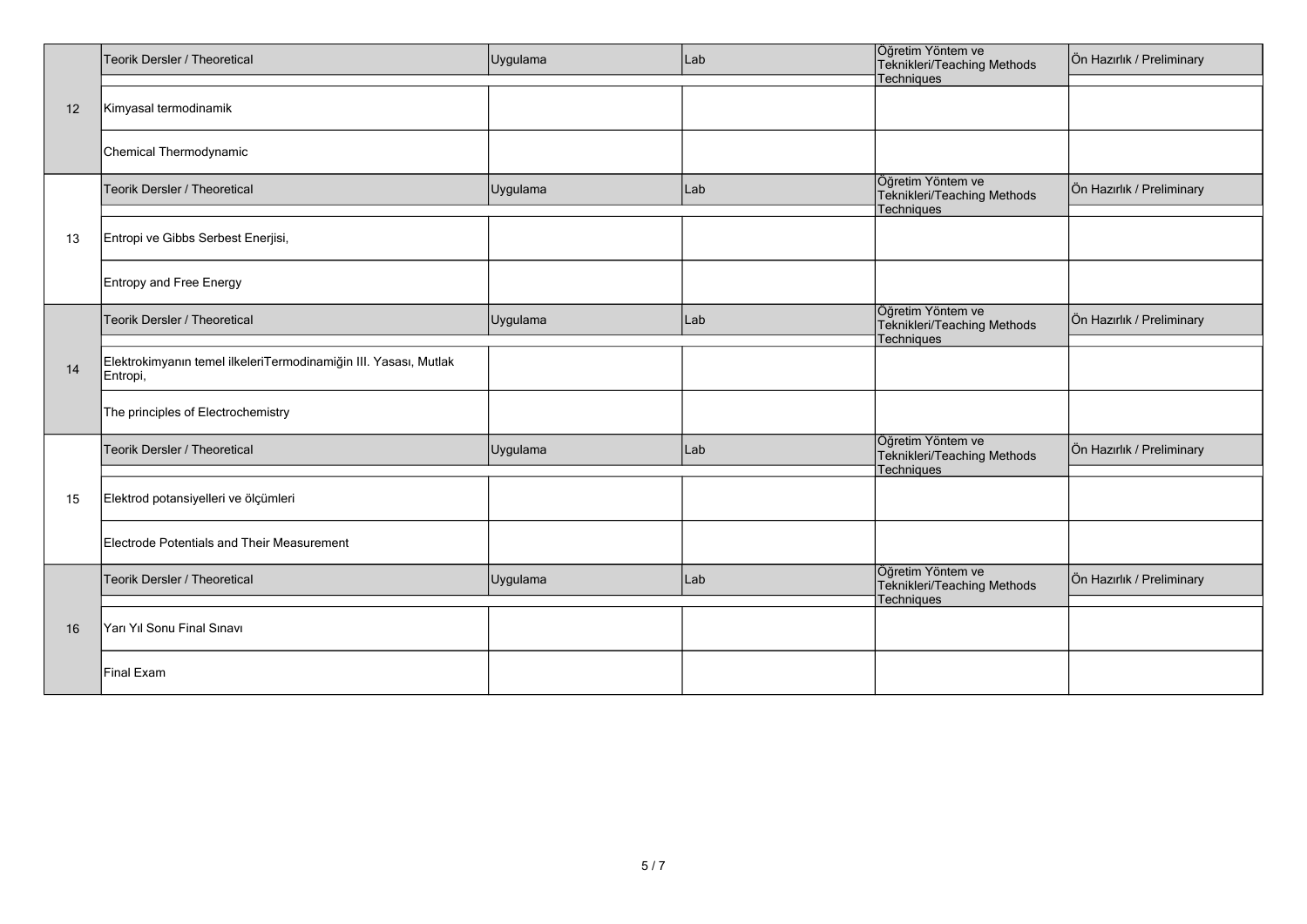### **DEĞERLENDİRME / EVALUATION**

| Yarıyıl (Yıl) İçi Etkinlikleri / Term (or Year) Learning Activities | Sayı /<br>Number | Katkı Yüzdesi /<br>Percentage of<br>Contribution (%) |
|---------------------------------------------------------------------|------------------|------------------------------------------------------|
| Ara Sinav / Midterm Examination                                     |                  | 100                                                  |
| Toplam / Total:                                                     |                  | 100                                                  |
| Başarı Notuna Katkı Yüzdesi / Contribution to Success Grade(%):     |                  | 40                                                   |

| Sayı/<br>Number | Katkı Yüzdesi /<br>Percentage of<br>Contribution (%) |
|-----------------|------------------------------------------------------|
|                 | 100                                                  |
|                 | 100                                                  |
|                 | 60                                                   |
|                 |                                                      |

| Etkinliklerinin Başarı Notuna Katkı Yüzdesi(%) Toplamı / Total Percentage of Contribution (%) to Success Grade: | 10 |
|-----------------------------------------------------------------------------------------------------------------|----|
| Değerlendirme Tipi / Evaluation Type:                                                                           |    |

# **İŞ YÜKÜ / WORKLOADS**

| Etkinlikler / Workloads                                                                                                                                                                              | Sayı /<br>Number | Süresi<br>(Saat) /<br>Duration<br>(Hours) | Toplam İş Yükü  <br>(Saat) / Total<br><b>Work Load</b><br>(Hour) |
|------------------------------------------------------------------------------------------------------------------------------------------------------------------------------------------------------|------------------|-------------------------------------------|------------------------------------------------------------------|
| Ara Sinav / Midterm Examination                                                                                                                                                                      |                  | 2.00                                      | 2.00                                                             |
| Final Sinavi / Final Examination                                                                                                                                                                     |                  | 2.00                                      | 2.00                                                             |
| Derse Katılım / Attending Lectures                                                                                                                                                                   | 14               | 2.00                                      | 28.00                                                            |
| Ara Sınav İçin Bireysel Çalışma / Individual Study for Mid term Examination                                                                                                                          |                  | 30.00                                     | 30.00                                                            |
| Final Sinavi içiin Bireysel Çalışma / Individual Study for Final Examination                                                                                                                         | $\overline{2}$   | 40.00                                     | 80.00                                                            |
| Toplam / Total:                                                                                                                                                                                      | 19               | 76.00                                     | 142.00                                                           |
| Dersin AKTS Kredisi = Toplam İş Yükü (Saat) / 30.00 (Saat/AKTS) = 142.00/30.00 = 4.73 $\degree$ / Course ECTS Credit = Total Workload (Hour) / 30.00 (Hour / ECTS) = 142.00 / 30.00 = 4.73 $\degree$ |                  |                                           |                                                                  |